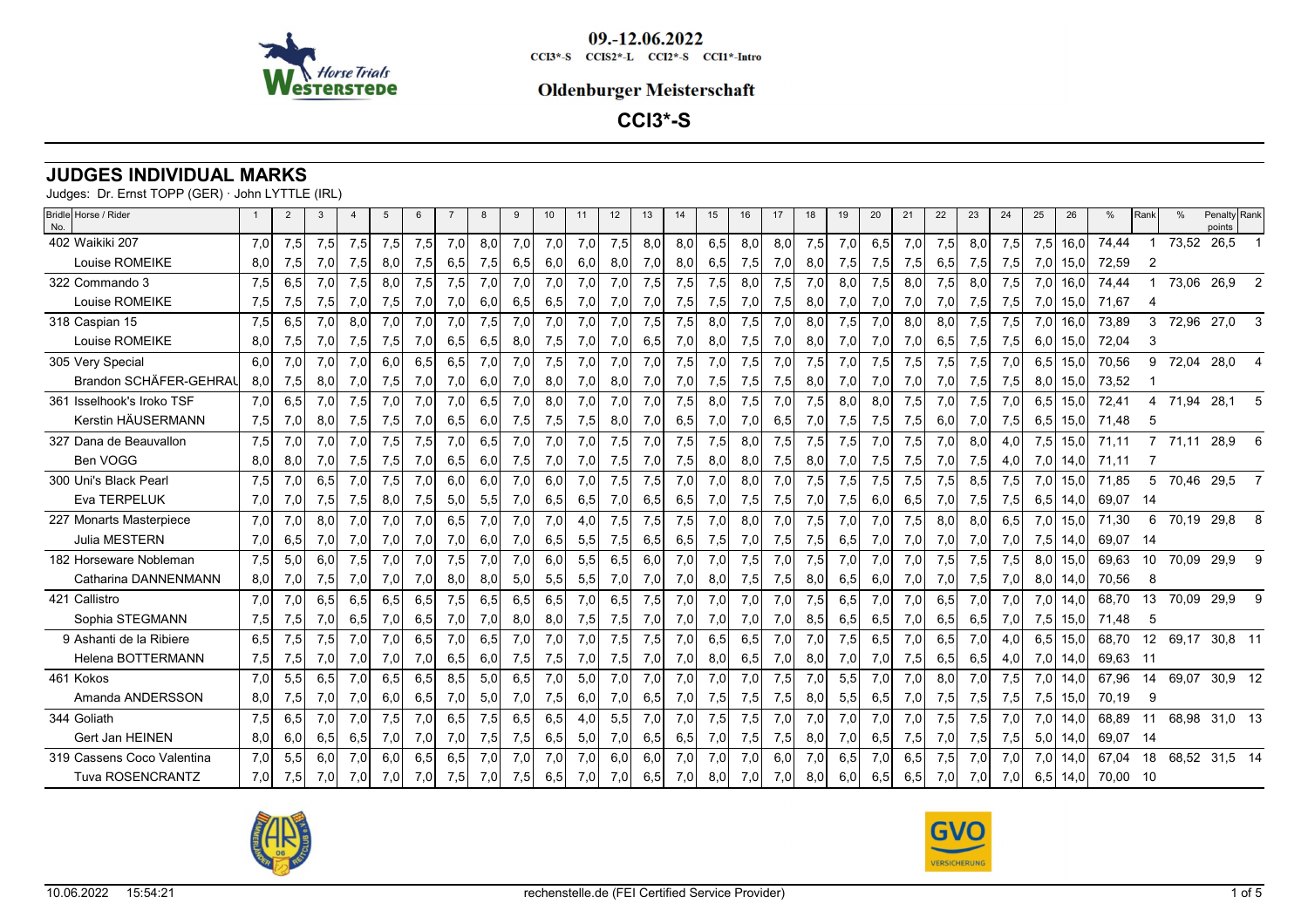

### **Oldenburger Meisterschaft**

**CCI3\*-S**

# **JUDGES INDIVIDUAL MARKS**

| Bridle Horse / Rider<br>No. |     | 2   |     |     |     |     |     |     |     | 10 <sup>°</sup> | 11  | 12  | 13  | 14  | 15  | 16  | 17  | 18  | 19  | 20  | 21  | 22  | 23  | 24   | 25  | 26   | %        | l Rank |               | Penalty Rank<br>points |  |
|-----------------------------|-----|-----|-----|-----|-----|-----|-----|-----|-----|-----------------|-----|-----|-----|-----|-----|-----|-----|-----|-----|-----|-----|-----|-----|------|-----|------|----------|--------|---------------|------------------------|--|
| 422 Quintus 134             | 6.5 | 6,0 | 7,0 | 7,0 | 6,5 | 7,0 | 7,0 | 6,5 | 7,0 | 6,0             | 7,0 | 6,0 | 6,5 | 6,5 | 7,0 | 7,0 | 7,0 | 6,5 | 7,0 | 6,5 | 7,0 | 7,5 | 7,5 | 7,0  | 7,0 | 14.0 | 67,96    | 14     | 68,52         | $31,5$ 14              |  |
| Wiktoria KNAP               | 7,5 | 7,0 | 7,5 | 7,0 | 5,0 | 7,0 | 8,0 | 7,5 | 6,0 | 6,5             | 6,5 | 5,5 | 6,0 | 7,0 | 7,5 | 8,0 | 6,5 | 7,0 | 7,0 | 7,0 | 7,5 | 7,0 | 7,5 | 6,0  | 7,5 | 14,0 | 69,07    | - 14   |               |                        |  |
| 135 Esra Bs                 | 7,5 | 6,5 | 7,0 | 6,5 | 7,0 | 7,0 | 8,5 | 7,0 | 7,0 | 7,0             | 7,0 | 6,5 | 6,5 | 7,0 | 7,5 | 7,0 | 7,0 | 7,0 | 7,5 | 6,5 | 7,0 | 7,0 | 7,0 | 7,5  | 7,5 | 15,0 | 70,93    | 8      |               | 68,15 31,9 16          |  |
| Andreas BRANDT              | 6,5 | 7,0 | 6,0 | 6,0 | 6,5 | 6,5 | 7,0 | 5,5 | 6,5 | 7,0             | 7,0 | 6,0 | 6,0 | 6,5 | 7,0 | 7,0 | 6,5 | 7,0 | 6,5 | 6,5 | 6,0 | 6,5 | 7,0 | 6,5  | 7,0 | 13,0 | 65,37    | -38    |               |                        |  |
| 145 Femme Fatale            | 6,5 | 5,5 | 6.0 | 7,5 | 6.5 | 7.0 | 6.5 | 6.5 | 7.0 | 6.0             | 6.5 | 7.0 | 6.0 | 7.0 | 6.5 | 7.0 | 7.0 | 7.0 | 6.5 | 6.0 | 6,5 | 7,0 | 7,5 | 7,0  | 7,0 | 14.0 | 66.85    | 19     | 68,15 31,9 16 |                        |  |
| Emma WIEDENHÖFT             | 8,0 | 7,0 | 7,5 | 6,5 | 7,5 | 7,0 | 6,5 | 7,0 | 6,5 | 5,0             | 6,5 | 7,5 | 6,5 | 7,0 | 7,0 | 8,0 | 7,0 | 8,0 | 6,5 | 6,5 | 7,0 | 6,0 | 7,5 | 7,5  | 6,5 | 14,0 | 69,44    | - 12   |               |                        |  |
| 354 Hircan                  | 7.0 | 7,0 | 6,5 | 7,0 | 6,5 | 6,5 | 7,0 | 7,0 | 6,5 | 7,0             | 7,0 | 6,5 | 7,0 | 7,0 | 6.0 | 6,0 | 7,0 | 6,5 | 7,0 | 7,0 | 7,0 | 6,5 | 6,5 | 7,0  | 6,5 | 14,0 | 67,59    | 17     |               | 67,78 32,2 18          |  |
| Anielca SCHOENMAEKERS       | 7,0 | 6,5 | 7,0 | 7,5 | 7,5 | 7,5 | 6,5 | 6,5 | 6,5 | 8,0             | 7,0 | 7,0 | 6,5 | 7,5 | 6,0 | 6,0 | 6,5 | 7,0 | 7,0 | 6,5 | 7,0 | 6,0 | 6,0 | 6,5  | 6,5 | 14,0 | 67,96 19 |        |               |                        |  |
| 150 Foxfire 3               | 7.5 | 6,5 | 7.0 | 6.0 | 6.5 | 6.0 | 6.0 | 6.0 | 7.0 | 7.0             | 6.5 | 6.0 | 6.5 | 6,5 | 7,0 | 7.0 | 6,5 | 7,0 | 6.0 | 7,0 | 7,0 | 6.0 | 7,0 | 7,0  | 7,0 | 14,0 | 66.48    | 22     | 67,13 32,9 19 |                        |  |
| Kai RÜDER                   | 7,5 | 6,5 | 7,0 | 6,0 | 7,0 | 7,0 | 6,5 | 5,0 | 6,0 | 7,0             | 6,0 | 6,0 | 6,5 | 7,0 | 8,0 | 8,0 | 7,0 | 7,5 | 6,0 | 7,0 | 7,0 | 6,5 | 7,0 | 7,0  | 7,0 | 14,0 | 67,78    | - 20   |               |                        |  |
| 371 Lassban Arion           | 7,0 | 7,0 | 6,0 | 6,0 | 6,5 | 6,5 | 6,0 | 7,0 | 7,0 | 7,0             | 7,0 | 6,5 | 6,0 | 6,0 | 6,5 | 6,5 | 6,5 | 7,0 | 7,5 | 7,0 | 7,0 | 7,0 | 7,0 | 7,0  | 6,0 | 14.0 | 66,85    | 19     | 66,94         | 33,1 20                |  |
| Kerstin HÄUSERMANN          | 6,5 | 7,0 | 7,0 | 6,5 | 6,5 | 6,5 | 7,0 | 6,5 | 7,5 | 7,0             | 7,5 | 6,0 | 6,5 | 6,5 | 7,0 | 6,5 | 6,5 | 6,5 | 6,5 | 6,5 | 7,0 | 7,0 | 6,5 | 6,5  | 7,0 | 13,0 | 67.04    | - 28   |               |                        |  |
| 389 Sibo de Quiesce         | 7,0 | 6,0 | 5,0 | 7,0 | 6,5 | 6,5 | 6,5 | 7,0 | 7,0 | 7,0             | 7,0 | 4,0 | 5,0 | 7,0 | 7,0 | 6,5 | 7,0 | 7,0 | 6,5 | 7,0 | 7,0 | 7,0 | 7,0 | 6,5  | 7,0 | 14,0 | 65,93    | 27     |               | 66,85 33,2 21          |  |
| Tom GOEMAN                  | 8,0 | 7,5 | 7,0 | 7,0 | 7,0 | 7,0 | 7,0 | 6,5 | 6,5 | 6,0             | 6,5 | 4,0 | 6,5 | 7,0 | 7,5 | 6,5 | 7,0 | 7,0 | 7,0 | 7,0 | 7,0 | 6,5 | 6,5 | 7,0  | 6,5 | 14.0 | 67,78    | - 20   |               |                        |  |
| 152 Freelando Th            | 7,0 | 7,0 | 6,0 | 6,0 | 6,5 | 6,5 | 6,5 | 7,0 | 7,0 | 6,5             | 6,5 | 6,0 | 6,5 | 6,0 | 7,0 | 7,0 | 6,5 | 6,5 | 7,0 | 6,5 | 7,0 | 6,0 | 6,5 | 7,0  | 7,5 | 14,0 | 66,48    | 22     |               | 66,76 33,2 21          |  |
| Leo VON SCHMELING           | 7,0 | 7,0 | 7,0 | 6,5 | 7,0 | 6,5 | 6,5 | 6,0 | 6,5 | 6,0             | 6,5 | 6,5 | 6,5 | 6,5 | 7,0 | 7,0 | 7,0 | 7,0 | 7,0 | 7,0 | 6,5 | 6,5 | 6,5 | 7,0  | 6,5 | 14.0 | 67.04    | -27    |               |                        |  |
| 337 Ekow                    | 7,0 | 7,0 | 5,5 | 7,0 | 6,0 | 6,5 | 7,5 | 7,0 | 7,0 | 7,0             | 7,5 | 6,0 | 5,5 | 6,0 | 7,0 | 7,0 | 6.5 | 6.5 | 5,5 | 7,0 | 6,5 | 6,0 | 7,0 | 6,5  | 6,0 | 14,0 | 65,93    | 27     |               | 66,85 33,2 23          |  |
| <b>Adriaan SMEULDERS</b>    | 7,5 | 6,5 | 7,0 | 7,0 | 7,0 | 7,0 | 7,5 | 6,0 | 7,0 | 8,0             | 7,5 | 6,5 | 6,0 | 6,5 | 7,0 | 7,0 | 6,5 | 7,0 | 6,0 | 6,5 | 7,0 | 6,5 | 7,0 | 6,0  | 6,5 | 13,0 | 67,78    | -22    |               |                        |  |
| 343 Gambler van Hc de Hoeve | 7,0 | 5,5 | 6,0 | 7,0 | 6,5 | 7,0 | 6,5 | 7,0 | 7,0 | 6,5             | 6,0 | 6,0 | 7,0 | 6,5 | 6,0 | 7,5 | 7,0 | 7,0 | 6,5 | 6,5 | 7,0 | 7,5 | 8,0 | 7,0  | 7,0 | 14,0 | 66,85    | 19     | 66,76 33,2 23 |                        |  |
| Floor VAN GELDEREN          | 7,0 | 6,5 | 7,0 | 6,5 | 7,5 | 7,0 | 6,5 | 6,0 | 6,5 | 7,0             | 6,5 | 6,0 | 6,5 | 6,5 | 7,0 | 7,0 | 7,0 | 7,0 | 6,5 | 6,5 | 6,5 | 7,5 | 7,0 | 7,0  | 7,0 | 13,0 | 66,67    | -29    |               |                        |  |
| 310 Zilia D                 | 7,0 | 6,0 | 6,5 | 7,0 | 6,5 | 7,0 | 7,5 | 7.0 | 7.0 | 5,5             | 6,5 | 6,0 | 7,0 | 7,0 | 7,0 | 7,0 | 6.5 | 7,0 | 6.5 | 7,0 | 7,0 | 7,0 | 7,0 | 7,0  | 6,5 | 14,0 | 67.78    | 16     | 66,67         | 33,3 25                |  |
| Nane Nikolaus DEHN          | 7,5 | 6,5 | 6,0 | 6,5 | 7,0 | 6,5 | 7,5 | 7,0 | 7,0 | 5,5             | 6,0 | 6,5 | 6,0 | 6,5 | 6,5 | 6,5 | 6,5 | 7,0 | 5,5 | 6,5 | 6,5 | 7,0 | 6,5 | 6,5  | 7,0 | 13,0 | 65,56    | 36     |               |                        |  |
| 54 Castagnola               | 7.0 | 6,5 | 6,0 | 6,5 | 6,5 | 6,5 | 6,5 | 7.0 | 6,5 | 6,5             | 6,5 | 6,5 | 7,0 | 6.5 | 7,0 | 4,0 | 4,0 | 6.5 | 6.0 | 7,0 | 7,0 | 6,5 | 5,5 | 6,5  | 7,0 | 13,0 | 63.70    | 38     | 66,57         | 33,4 26                |  |
| Carla HANSER                | 8,0 | 7,5 | 7,5 | 7,5 | 7,0 | 7,0 | 7,5 | 7,0 | 8,0 | 8,0             | 7,5 | 7,5 | 7,0 | 7,0 | 7,5 | 4,0 | 5,0 | 7,0 | 6,0 | 6,0 | 7,0 | 6,5 | 7,0 | 7,0  | 6,5 | 14,0 | 69,44    | - 12   |               |                        |  |
| 359 In Speed Fortuna        | 7.0 | 6,0 | 6.0 | 6.5 | 6.5 | 6.5 | 6.5 | 6.5 | 7.0 | 7.0             | 6.0 | 5.5 | 6.5 | 6.5 | 7.0 | 7,5 | 7.0 | 7.0 | 6,5 | 5,5 | 6,5 | 7,0 | 7,5 | 6.5  | 6,5 | 14.0 | 66.11    | 26     | 66,39         | 33,6 27                |  |
| Jonna BALK                  | 7,0 | 7,0 | 7,5 | 6,5 | 6,5 | 6,5 | 6,5 | 7,0 | 6,5 | 6,5             | 6,5 | 6,0 | 6,5 | 6,5 | 7,0 | 7,0 | 6,5 | 7,5 | 7,0 | 6,5 | 7,0 | 6,0 | 7,0 | 6,5  | 6,0 | 13,0 | 66,67    | -29    |               |                        |  |
| 446 Midt-West Faveur        | 7,5 | 5,5 | 6.0 | 6.0 | 7,0 | 7.0 | 5.0 | 7,5 | 5.0 | 7.0             | 5.5 | 6.5 | 7.0 | 6.0 | 6.5 | 6.5 | 6.5 | 6.5 | 6.5 | 7,0 | 7,0 | 7,0 | 7,0 | 7,0' | 7,0 | 13.0 | 65,19    | 31     | 66,20         | 33,8 28                |  |
| <b>Bianca WALTON</b>        | 7.0 | 6,5 | 6,5 | 6,5 | 7,5 | 7,0 | 6,5 | 6,5 | 6,0 | 6,5             | 6,5 | 7,0 | 6,5 | 7,0 | 7,0 | 7,0 | 7,0 | 7,5 | 7,0 | 7,0 | 7,0 | 6,5 | 6,5 | 6,5  | 6,0 | 13,0 | 67,22 23 |        |               |                        |  |
|                             |     |     |     |     |     |     |     |     |     |                 |     |     |     |     |     |     |     |     |     |     |     |     |     |      |     |      |          |        |               |                        |  |



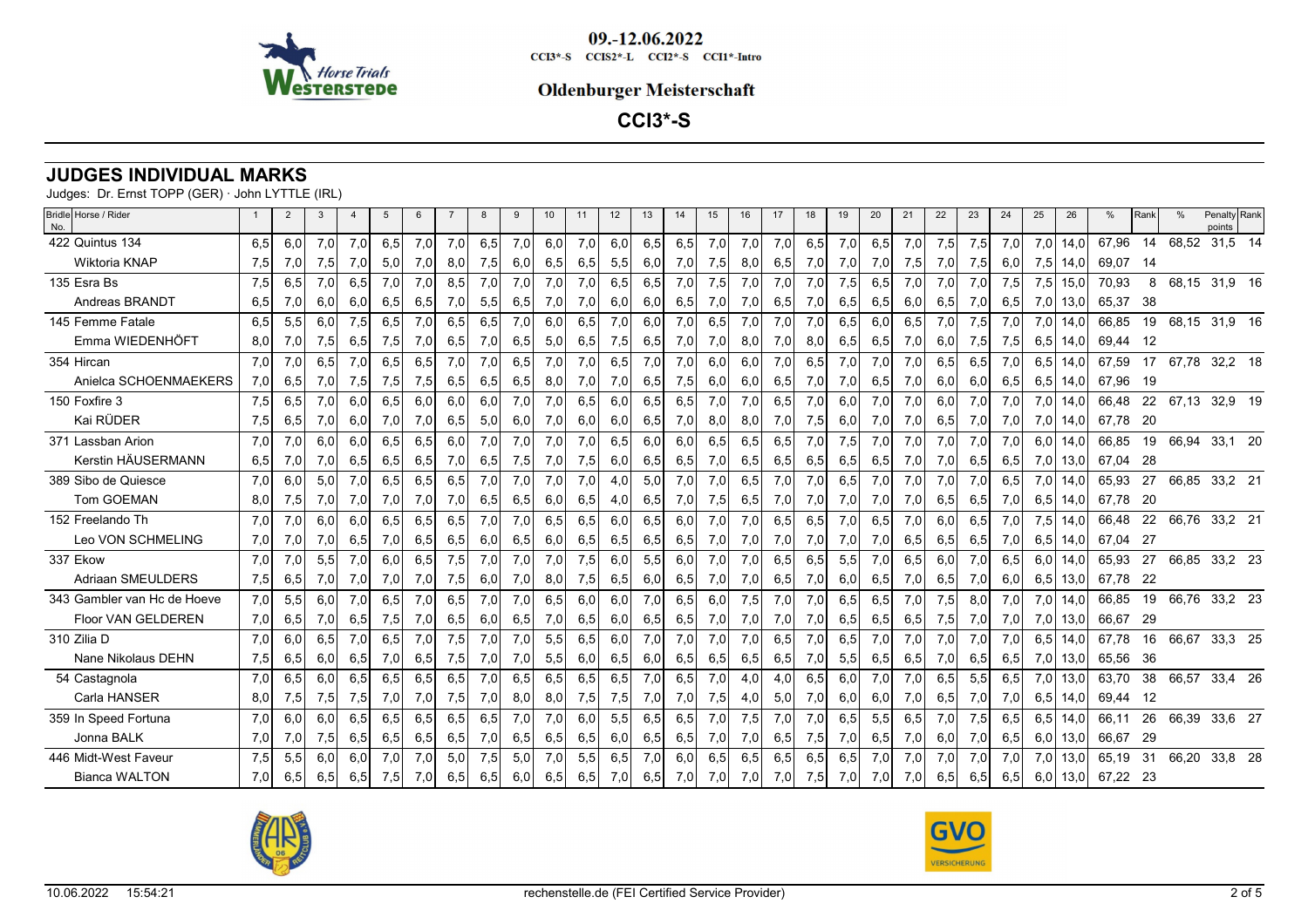

### **Oldenburger Meisterschaft**

**CCI3\*-S**

# **JUDGES INDIVIDUAL MARKS**

| Bridle Horse / Rider<br>No. |     | $\overline{2}$ | 3   |     | 5   | 6   |     | 8   |     | 10  | 11  | 12  | 13  | 14  | 15  | 16  | 17  | 18  | 19  | 20  | 21  | 22  | 23  | 24  | 25  | 26         | %        | Rank |       | Penalty Rank<br>points |  |
|-----------------------------|-----|----------------|-----|-----|-----|-----|-----|-----|-----|-----|-----|-----|-----|-----|-----|-----|-----|-----|-----|-----|-----|-----|-----|-----|-----|------------|----------|------|-------|------------------------|--|
| 370 Laris                   | 7.0 | 6,5            | 7,0 | 7,0 | 7,0 | 6,5 | 6,5 | 6,5 | 6,5 | 6,0 | 7,0 | 6,0 | 6,0 | 7,5 | 7,0 | 7,0 | 7,0 | 7,0 | 6.5 | 6.0 | 6.5 | 7,0 | 7,5 | 7.0 | 6.0 | 14.0       | 66,48    | 22   | 66,02 | 34,0 29                |  |
| Leon BINARD                 | 7,0 | 6,5            | 6,0 | 7,0 | 6,5 | 6,5 | 6,5 | 6,0 | 6,0 | 6,0 | 6,5 | 7,0 | 6,5 | 7,0 | 8,0 | 7,0 | 7,0 | 7,0 | 6,5 | 7,0 | 6,5 | 6,0 | 7,5 | 7,0 | 5,5 | 13,0       | 65,56    | - 36 |       |                        |  |
| 458 Sir Scotty              | 6,5 | 6,5            | 6,0 | 7,0 | 6,5 | 6,5 | 7,0 | 6,5 | 6,5 | 6,5 | 6,0 | 6,0 | 6,0 | 6,0 | 6,5 | 7,0 | 7,0 | 6.5 | 6,0 | 6,5 | 7,0 | 6,5 | 6.0 | 6.5 | 7,0 | 13.0       | 64,81    | 32   | 65.74 | 34,3 30                |  |
| <b>Ann-Catrin BIERLEIN</b>  | 7,0 | 6,5            | 7,0 | 6,5 | 6,0 | 6,0 | 7,0 | 7,0 | 7,5 | 7,5 | 7,0 | 6,0 | 6,5 | 6,0 | 7,0 | 7,0 | 6,5 | 7,0 | 6,5 | 6,0 | 6,5 | 7,0 | 6,5 | 6,5 | 7,0 | 13,0       | 66,67    | 29   |       |                        |  |
| 400 Zusa                    | 6.0 | 5.5            | 6.0 | 6.5 | 6.5 | 6.5 | 6.5 | 6.5 | 6.0 | 5.5 | 6.0 | 6.0 | 6.0 | 6.5 | 6.5 | 6.5 | 6.5 | 7.0 | 7.0 | 6.5 | 7.0 | 7.0 | 6.5 | 6.5 | 7.0 | 13.0       | 64,07    | 35   | 65.65 | 34,4 31                |  |
| Lynn DYBIONA                | 7,0 | 7,0            | 7,0 | 6,5 | 7,0 | 6,5 | 7,0 | 6,5 | 6,5 | 6,5 | 6,5 | 7,0 | 6,5 | 6,5 | 7,0 | 6,5 | 6,5 | 6,5 | 7,0 | 6,5 | 6,5 | 7,5 | 7,0 | 7,0 | 6,5 | 13,0       | 67,22    | -23  |       |                        |  |
| 399 Wilbert Bo              | 7.5 | 6,5            | 6,5 | 7,0 | 6,5 | 7,0 | 6,0 | 7,0 | 6,5 | 6,0 | 4,0 | 7,0 | 7,0 | 7,0 | 7,5 | 7,5 | 7,0 | 7,0 | 6.0 | 5,5 | 6.5 | 6.0 | 7,5 | 7.0 | 6.0 | 14.0       | 66,30    | 25   | 65.46 | 34,5 32                |  |
| Jordy WILKEN                | 8,0 | 7,0            | 7,0 | 7,0 | 5,0 | 7,0 | 6,0 | 5,5 | 6,5 | 6,0 | 4,0 | 7,0 | 6,5 | 6,5 | 6,5 | 7,0 | 6,5 | 7,5 | 6,5 | 6,0 | 6,5 | 6,0 | 7,0 | 7,0 | 6,0 | 13,0       | 64,63    | -43  |       |                        |  |
| 21 Better Luck              | 7.0 | 7.0            | 7.5 | 7.0 | 6.5 | 6.5 | 6.0 | 6.0 | 7.0 | 7.0 | 7.0 | 6.5 | 6.5 | 7.0 | 6.5 | 6.0 | 7.0 | 7.0 | 6.5 | 7.0 | 7.0 | 7.0 | 4.0 | 6.5 | 6.5 | 14.0       | 65.74    | 29   | 65.46 | 34,5 32                |  |
| Martina REEMTSMA            | 7,5 | 7,0            | 7,5 | 7,0 | 7,0 | 6,5 | 6,0 | 6,0 | 6,0 | 5,5 | 6,0 | 7,5 | 7,0 | 7,0 | 7,0 | 6,5 | 7,0 | 7,5 | 7,0 | 6,0 | 6,5 | 7,0 | 4,0 | 6,5 | 6,5 | 13,0       | 65,19    | -40  |       |                        |  |
| 346 Grytsen Z               | 6,0 | 6,0            | 6,5 | 6,5 | 6,5 | 6,5 | 7,0 | 6,0 | 6,5 | 6,0 | 5,0 | 6,0 | 6,0 | 7,0 | 7,0 | 6,0 | 6,5 | 6,5 | 6,5 | 6,5 | 6,5 | 6,0 | 6,5 | 6.0 | 6,5 | 13,0       | 63,33    | -43  | 65,28 | 34,7 34                |  |
| Ludovica MANZOLI            | 7,5 | 7,0            | 7,0 | 7,0 | 6,5 | 6,5 | 6,5 | 6,0 | 7,0 | 7,5 | 5,5 | 6,5 | 6,5 | 7,0 | 8,0 | 6,5 | 7,0 | 7,5 | 7,0 | 7,0 | 6,5 | 6,0 | 6,0 | 6,5 | 6,5 | 13,0       | 67,22    | - 23 |       |                        |  |
| 336 Easy Boy                | 5.0 | 6,0            | 5,0 | 6.0 | 6.5 | 6,5 | 6,0 | 7,0 | 6,5 | 7,5 | 7,0 | 5,5 | 6,5 | 6.5 | 6,5 | 6,5 | 6.5 | 6.0 | 7,0 | 6.5 | 6,5 | 7,0 | 6.5 | 6.5 | 6.5 | 13.0       | 63.89    | 36   |       | 65,28 34,7 34          |  |
| Roel ZONNEVELD              | 6,0 | 6,5            | 7,0 | 7,0 | 7,0 | 7,0 | 6,5 | 6,5 | 7,0 | 6,5 | 7,0 | 6,5 | 6,5 | 6,5 | 7,5 | 6,5 | 6,5 | 7,0 | 7,0 | 6,5 | 7,0 | 6,5 | 6,5 | 6,5 | 6,0 | 13,0       | 66,67    | - 29 |       |                        |  |
| 320 Castlerichmond SRS      | 7,0 | 6,0            | 6,0 | 5,0 | 6,0 | 6,0 | 8,0 | 6,5 | 6,5 | 6,5 | 6,0 | 5,0 | 6,0 | 6,5 | 7,0 | 6,5 | 6,5 | 4,0 | 7,0 | 7,0 | 6,5 | 6,5 | 7,0 | 6,5 | 7,5 | 13,0       | 63,70    | 38   | 65,19 | 34,8 37                |  |
| Eugenia RUMI                | 7,0 | 7,0            | 7,0 | 6,5 | 7,0 | 6,5 | 8,0 | 7,5 | 6,0 | 6,0 | 5,5 | 7,0 | 6,5 | 7,0 | 7,5 | 7,0 | 7,0 | 4,0 | 6,5 | 6,5 | 7,0 | 6,0 | 7,0 | 7,0 | 7,0 | 13,0       | 66,67    | 29   |       |                        |  |
| 39 Campino 369              | 7.0 | 5,5            | 5,5 | 7,0 | 6,0 | 6,0 | 5,5 | 6,0 | 6,5 | 6,0 | 6,5 | 6,0 | 6,0 | 6.0 | 6.5 | 6.0 | 6.0 | 6.5 | 6.5 | 5,5 | 6.0 | 7,0 | 6.5 | 6.0 | 6.5 | 13.0       | 62,04    | 50   |       | 65,19 34,8 36          |  |
| Rebecca ENGEL               | 8,0 | 6,5            | 7,0 | 7,0 | 7,0 | 6,0 | 6,5 | 7,0 | 6,5 | 7,0 | 6,5 | 7,0 | 7,0 | 7,0 | 7,5 | 7,0 | 7,0 | 7,0 | 6,5 | 6,0 | 7,0 | 7,0 | 7,0 | 6,5 | 6,0 | 14,0       | 68,33    | - 18 |       |                        |  |
| 429 Carlson 114             | 7,0 | 6,0            | 6,5 | 7,0 | 6,0 | 6,0 | 6,5 | 6,5 | 7,0 | 6,5 | 5,5 | 6,0 | 5,0 | 6,5 | 6,5 | 6,5 | 6,5 | 6.0 | 6.0 | 6.5 | 6.5 | 6.5 | 7,0 | 6.5 | 6.5 | 13.0       | 63,70    | 38   | 64,81 | 35,2 38                |  |
| Nicoletta MASSMANN          | 7,0 | 6,5            | 6,5 | 7,5 | 7,0 | 6,5 | 6,5 | 5,5 | 7,0 | 8,0 | 7,5 | 7,0 | 6,0 | 7,0 | 6,5 | 6,5 | 6,0 | 6,0 | 6,0 | 6,5 | 7,0 | 6,5 | 6,5 | 6,0 | 6,0 | 13,0       | 65,93    | 34   |       |                        |  |
| 332 Djakarta de Mancy       | 7,5 | 5,0            | 7,0 | 6,5 | 6,5 | 6,5 | 7,5 | 6,5 | 6,5 | 6,5 | 6,0 | 5,5 | 6,5 | 6.5 | 6.5 | 6,0 | 6.5 | 7,0 | 6.0 | 7,0 | 7,0 | 6.0 | 5,5 | 6.0 | 7,0 | 13.0       | 64,44    | 33   | 64,44 | 35,6 39                |  |
| Roberto RIGANELLI           | 7,0 | 6,5            | 6,5 | 6,5 | 6,5 | 6,0 | 7,5 | 6,5 | 6,0 | 5,5 | 5,5 | 6,0 | 6,5 | 6,0 | 6,5 | 7,0 | 6,5 | 7,5 | 6,0 | 6,0 | 6,5 | 6,5 | 6,5 | 6,5 | 7,0 | 13,0       | 64,44    | 45   |       |                        |  |
| 195 Karlsson 36             | 7.0 | 6,0            | 5.5 | 6.5 | 6.5 | 6.5 | 6.5 | 6.5 | 7.0 | 6.5 | 6.5 | 6.0 | 6.5 | 6.5 | 7.0 | 7.0 | 7.0 | 7,5 | 5.5 | 6.0 | 6.5 | 7.0 | 7.0 | 5.0 | 6.0 | 13.0       | 63,89    | 36   | 64,35 | 35,7 40                |  |
| Paula FATTEICHER            | 7,0 | 6,5            | 6,5 | 6,0 | 6,5 | 6,5 | 6,5 | 6,0 | 8,0 | 7,0 | 7,0 | 6,0 | 6,5 | 6,0 | 7,0 | 7,0 | 7,0 | 7,0 | 6,0 | 5,5 | 7,0 | 6,5 | 7,0 | 6,0 | 6,0 | 13,0       | 64,81    | -42  |       |                        |  |
| 275 San Siro's Playmate     | 6.5 | 6,5            | 6.5 | 7.0 | 6.0 | 6.5 | 6.5 | 6.0 | 7.0 | 6.5 | 6.0 | 6.5 | 5.5 | 7.0 | 6.5 | 6.5 | 6.5 | 7.0 | 6.5 | 6.5 | 7.0 | 6.0 | 6.5 | 7.0 | 7,5 | 14.0       | 65,74    | 29   | 64,26 | 35,7 40                |  |
| Anna ROGGENLAND             | 6,5 | 7,0            | 6,5 | 6,5 | 6,5 | 6,5 | 7,0 | 5,0 | 6,5 | 6,0 | 5,5 | 6,5 | 6,0 | 6,5 | 6,0 | 6,0 | 6,0 | 7,0 | 6,0 | 6,5 | 6,5 | 6,0 | 6,0 | 6,5 | 6,5 | 12,0       | 62,78    | - 49 |       |                        |  |
| 358 I'm Special N           | 6.5 | 6.5            | 6.0 | 6.5 | 6.5 | 7.0 | 6.0 | 5.0 | 6.5 | 6.5 | 7.0 | 5.5 | 5.5 | 6.5 | 6.5 | 6.5 | 6.5 | 6.0 | 6.0 | 6.0 | 6.5 | 6.5 | 6.5 | 7.0 | 7.0 | 13.0       | 62,78    | 47   |       | 64,35 35,7 40          |  |
| Janneke BOONZAAIJER         | 7.0 | 7,0            | 6,5 | 6,5 | 6,5 | 6,5 | 6,5 | 5,5 | 7,0 | 7,0 | 7,0 | 6,0 | 6,5 | 7,0 | 7,0 | 6,5 | 6,5 | 7,0 | 6,5 | 6,5 | 7,0 | 7,5 | 7,0 | 7,0 |     | $6,0$ 13,0 | 65,93 34 |      |       |                        |  |



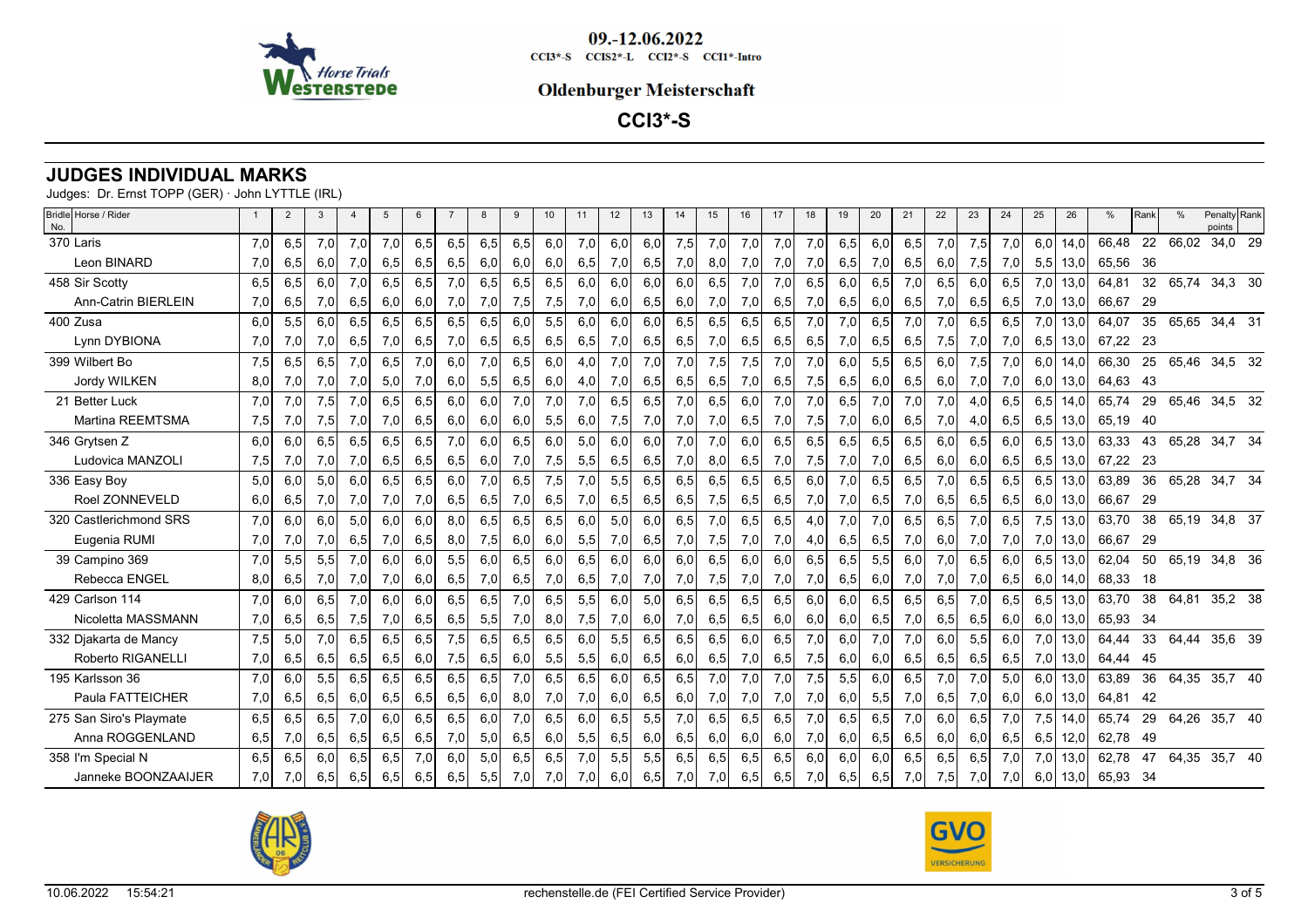

### **Oldenburger Meisterschaft**

**CCI3\*-S**

# **JUDGES INDIVIDUAL MARKS**

| Bridle Horse / Rider<br>No.     |     | 2   | 3   |     |     |     |     |     |     | 10 <sup>10</sup> | 11  | 12 <sup>2</sup> | 13  | 14  | 15  | 16  | 17  | 18  | 19  | 20  | 21  | 22  | 23  | 24  | 25  | 26   | %        | Rank |               | Penalty Rank<br>points |  |
|---------------------------------|-----|-----|-----|-----|-----|-----|-----|-----|-----|------------------|-----|-----------------|-----|-----|-----|-----|-----|-----|-----|-----|-----|-----|-----|-----|-----|------|----------|------|---------------|------------------------|--|
| 70 Chiquita                     | 7.0 | 7,0 | 6.0 | 7,0 | 6,5 | 6,5 | 5,5 | 6,0 | 6,0 | 6,0              | 6,0 | 6,0             | 7,0 | 6,0 | 6,5 | 7,0 | 6,5 | 7,0 | 5,0 | 6,0 | 6,5 | 6,5 | 6,5 | 6.0 | 7,0 | 13.0 | 63,70    | 38   | 64,17         | 35,8 43                |  |
| Maj-Jonna ZIEBELL               | 7,0 | 6,5 | 6,5 | 6,5 | 6,5 | 6,5 | 6,5 | 8,0 | 5,0 | 5,0              | 5,0 | 6,5             | 6,5 | 6,5 | 6,5 | 7,0 | 7,0 | 7,5 | 6,0 | 6,0 | 6,5 | 6,5 | 6,5 | 7,0 | 6,5 | 13,0 | 64,63    | - 43 |               |                        |  |
| 315 Camiro von Eichmatt         | 7.0 | 6.0 | 6,0 | 6,5 | 7,5 | 7,0 | 6,0 | 6,0 | 6,0 | 6,0              | 6,0 | 7,0             | 7,0 | 6,5 | 7,0 | 7,0 | 6,0 | 6,0 | 6,5 | 6,0 | 7,0 | 6.0 | 4,0 | 5,0 | 7,0 | 13,0 | 63,33    | 43   | 64.17         | 35,8 43                |  |
| Patrick RÜEGG                   | 7,0 | 6,5 | 7,0 | 7,5 | 8,0 | 7,5 | 6,5 | 6,0 | 4,0 | 6,0              | 5,5 | 7,0             | 6,5 | 6,5 | 6,5 | 7,5 | 7,0 | 7,5 | 6,0 | 6,5 | 6,5 | 6,0 | 7,0 | 4,0 | 6,5 | 13,0 | 65,00 41 |      |               |                        |  |
| 395 Ulotte du Fruitier          | 7.0 | 5.0 | 4.5 | 6.5 | 6.5 | 6.5 | 6.0 | 5.0 | 7.0 | 6.0              | 4.5 | 6.0             | 6.5 | 6.5 | 7.0 | 7.0 | 7.0 | 6.5 | 6,5 | 7,0 | 6.5 | 6.5 | 4.0 | 4.0 | 6.0 | 13.0 | 60.93    | 52   | 64,07         | 35,9 45                |  |
| Marina CHOUQUET                 | 7,0 | 6,5 | 7,5 | 7,0 | 7,0 | 7,0 | 6,0 | 6,0 | 6,5 | 6,5              | 6,0 | 7,0             | 7,0 | 7,0 | 8,0 | 7,5 | 6,5 | 8,0 | 7,0 | 7,5 | 7,0 | 7,0 | 5,0 | 4,0 | 7,0 | 13,0 | 67,22    | - 23 |               |                        |  |
| 390 Sr Lonestar My Hunter       | 7,0 | 6,0 | 5,5 | 6,5 | 6,5 | 6,5 | 6,5 | 6,0 | 6,5 | 6,5              | 6,0 | 6,5             | 5,5 | 6,0 | 6,0 | 6,5 | 7,0 | 6,0 | 6,5 | 6,0 | 6,5 | 6,0 | 6,0 | 6,0 | 6,0 | 13,0 | 62,59    | 48   | 63,98         | 36,0 46                |  |
| <b>Heidi Bratlie LARSEN</b>     | 7,0 | 6,5 | 6,5 | 6,5 | 7,0 | 7,0 | 5,0 | 6,5 | 7,5 | 6,5              | 7,0 | 6,5             | 6,0 | 6,5 | 6,5 | 7,0 | 7,0 | 6,0 | 6,5 | 6,0 | 6,5 | 6,5 | 7,0 | 7,0 | 5,5 | 13,0 | 65,37    | - 38 |               |                        |  |
| 432 Canvalencia                 | 6.0 | 6.5 | 7.0 | 6.5 | 7.0 | 7.0 | 6.0 | 6.5 | 7.0 | 6.5              | 6.0 | 5,5             | 7.0 | 6.5 | 6,5 | 6,5 | 7,0 | 6,5 | 6.0 | 5.0 | 6.0 | 5,5 | 6.0 | 5,5 | 6,5 | 13.0 | 63.33    | 43   | 63,24 36,8 47 |                        |  |
| Małgorzata KORYCKA              | 7,0 | 7,0 | 7,0 | 6,5 | 6,5 | 6,5 | 5,5 | 5,5 | 7,0 | 6,5              | 6,5 | 6,5             | 6,5 | 6,5 | 7,0 | 6,5 | 6,5 | 6,5 | 6,0 | 6,0 | 6,5 | 6,0 | 6,5 | 4,0 | 6,0 | 12,0 | 63.15    | - 46 |               |                        |  |
| 284 Sir Samson                  | 7,0 | 6,0 | 6,0 | 6,5 | 6,0 | 5,5 | 6,5 | 6,0 | 5,5 | 6,5              | 6,5 | 6,5             | 6,5 | 6,0 | 7,0 | 7,0 | 6,0 | 6,5 | 6,5 | 6,0 | 6,5 | 7,0 | 7,0 | 6,5 | 6,0 | 13,0 | 63,70    | 38   | 63,24         | 36,8 47                |  |
| <b>Julia WARNER</b>             | 7,0 | 6,0 | 6,5 | 6,5 | 6,5 | 6,0 | 6,5 | 5,5 | 5,0 | 6,5              | 6,5 | 6,0             | 6,0 | 6,5 | 7,0 | 7,0 | 6,5 | 6,5 | 6,0 | 6,0 | 6,5 | 6,5 | 6,0 | 6,5 | 6,0 | 12,0 | 62,78    | - 49 |               |                        |  |
| 317 Caramio 4                   | 6.5 | 5,0 | 5,5 | 6,0 | 6,0 | 6,0 | 7,0 | 7,0 | 6,5 | 6,5              | 6,5 | 5,5             | 6,0 | 6,0 | 7,0 | 6,5 | 7,0 | 7,0 | 7,0 | 6,5 | 7,0 | 7,0 | 5,0 | 7,0 | 7,0 | 13,0 | 63,33    | 43   |               | 63,15 36,9 49          |  |
| Kumru SAY                       | 7,0 | 5,5 | 6,0 | 6,0 | 6,0 | 6,0 | 7,0 | 7,5 | 6,5 | 7,0              | 6,5 | 4,0             | 6,5 | 6,0 | 7,0 | 6,5 | 6,5 | 7,0 | 6,5 | 6,0 | 6,5 | 7,0 | 5,0 | 6,0 | 7,5 | 13,0 | 62,96 47 |      |               |                        |  |
| 434 Lord Levistano              | 6,5 | 6,0 | 6,5 | 7,0 | 5,5 | 6,0 | 6,5 | 6,0 | 6,0 | 6,0              | 6,0 | 6,0             | 6,0 | 6,0 | 6,5 | 7,0 | 6,5 | 7,0 | 7,5 | 7,0 | 7,0 | 6,5 | 6,5 | 7,0 | 6,0 | 13,0 | 64,26    | 34   | 62,59         | 37,4 50                |  |
| Carina KOCH                     | 6,5 | 6,5 | 6,0 | 6,0 | 6,0 | 6,0 | 6,5 | 5,5 | 6,0 | 6,0              | 6,5 | 6,0             | 5,0 | 6,0 | 6,5 | 6,5 | 6,5 | 7,0 | 6,0 | 6,0 | 6,0 | 6,0 | 6,0 | 6,5 | 6,0 | 11,0 | 60,93    | - 57 |               |                        |  |
| 14 Baroness III                 | 7.0 | 5,5 | 5,5 | 7,0 | 7,0 | 6,5 | 6,0 | 5,5 | 6,5 | 6,5              | 6,5 | 5,0             | 5,5 | 6,5 | 6,5 | 7,0 | 6,5 | 6,0 | 6,5 | 6,0 | 6,5 | 6,5 | 7,0 | 7,0 | 5,0 | 13,0 | 62,22    | 49   | 62,31         | 37,7 51                |  |
| Juliane BARTH                   | 7,0 | 7,0 | 6,0 | 7,0 | 7,0 | 6,5 | 6,0 | 5,5 | 6,5 | 6,0              | 5,5 | 6,0             | 6,0 | 6,5 | 6,5 | 7,0 | 6,5 | 6,5 | 6,0 | 6,0 | 6,5 | 6,5 | 6,5 | 6,0 | 6,0 | 12,0 | 62,41    | -52  |               |                        |  |
| 357 Hyperion van Orti           | 6,5 | 5,0 | 6,0 | 6,0 | 6,0 | 6,0 | 6,5 | 6,0 | 6,5 | 7,0              | 7,0 | 5,0             | 6,0 | 6,5 | 6,5 | 6,0 | 6,0 | 6,5 | 6,0 | 5,5 | 6,0 | 5,5 | 6,0 | 6,0 | 6,5 | 13,0 | 61,30    | 51   |               | 62,13 37,9 52          |  |
| <b>Kumru SAY</b>                | 4,0 | 6,0 | 6,5 | 6,5 | 6,0 | 6,0 | 7,0 | 5,5 | 6,0 | 7,0              | 6,5 | 6,5             | 6,5 | 6,5 | 7,0 | 6,5 | 6,5 | 7,0 | 6,0 | 5,5 | 6,0 | 6,0 | 6,5 | 6,5 | 7,0 | 13,0 | 62,96    | -47  |               |                        |  |
| 367 Kaspar van de Molendrieshoe | 7.0 | 6,0 | 5,5 | 6,5 | 6,0 | 6,0 | 6,0 | 5,0 | 7,0 | 6,0              | 6,0 | 5,5             | 6.0 | 6.0 | 6.5 | 6.0 | 6.0 | 7,0 | 6.0 | 6,0 | 6,0 | 6,0 | 5,5 | 6.0 | 6,5 | 12,0 | 60.74    | 54   | 61,76         | 38,2 53                |  |
| Johan OOMS                      | 7,5 | 6,5 | 6,0 | 7,0 | 7,0 | 6,0 | 6,5 | 6,5 | 6,0 | 6,0              | 6,0 | 6,0             | 6,0 | 6,0 | 6,5 | 6,0 | 6,0 | 7,0 | 6,0 | 6,0 | 6,0 | 6,5 | 6,0 | 6,5 | 6,0 | 12,0 | 62,78    | -49  |               |                        |  |
| 366 Kapirossi                   | 6.5 | 6,0 | 4.0 | 6.0 | 6,0 | 6,0 | 6,0 | 5,0 | 6.0 | 6.0              | 6.5 | 5,5             | 5,0 | 6.0 | 7,0 | 6,5 | 3,0 | 6.0 | 6,5 | 6,5 | 6,5 | 7,5 | 6,5 | 6,5 | 6,5 | 12,0 | 59,81    | 56   | 60,93         | 39,1 54                |  |
| Erik ROOR                       | 6,5 | 6,0 | 4,0 | 6,0 | 6,5 | 6,0 | 6,5 | 6,5 | 6,5 | 7,0              | 7,0 | 6,0             | 5,5 | 6,5 | 7,0 | 6,5 | 4,0 | 6,5 | 6,0 | 6,0 | 6,5 | 7,0 | 6,5 | 6,5 | 6,5 | 12,0 | 62,04    | -53  |               |                        |  |
| 245 Pur la Rubin                | 7.0 | 5,5 | 5,0 | 6.0 | 6.5 | 6.5 | 6.0 | 6.5 | 6,5 | 5,5              | 6.0 | 5,5             | 6.0 | 6,5 | 7.0 | 6,5 | 6,5 | 7,0 | 7,0 | 6.0 | 6,5 | 7,0 | 6.0 | 6.0 | 6,5 | 13,0 | 60.74    | 53   | 60.83         | 39,2 55                |  |
| Luisa Sophie WELSCH             | 7,0 | 6,5 | 6,0 | 6,0 | 7,5 | 7,0 | 5,5 | 6,0 | 6,0 | 5,5              | 5,5 | 6,0             | 6,0 | 6,5 | 7,0 | 7,0 | 6,5 | 7,0 | 6,5 | 6,5 | 7,0 | 6,5 | 6,0 | 6,5 | 5,0 | 12,0 | 60,93    | 56   |               |                        |  |
| 387 Sc Mr. Crichton             | 6.0 | 6,5 | 5.5 | 7.0 | 6.0 | 6.0 | 6.0 | 6.5 | 6.5 | 6.0              | 7.0 | 6.0             | 6.0 | 6.0 | 6.0 | 5.5 | 6.5 | 6.5 | 5.0 | 6,5 | 6.5 | 5,5 | 5.0 | 6.0 | 6.0 | 12,0 | 60,74    | 54   | 60,65         | 39,4 56                |  |
| <b>Heidi Bratlie LARSEN</b>     | 7.0 | 6,5 | 6,5 | 7,0 | 6,5 | 6,5 | 7,0 | 6,5 | 6,5 | 6,5              | 6,0 | 6,5             | 6,0 | 6,0 | 6,0 | 5,5 | 6,0 | 6,5 | 4.0 | 5,5 | 6,0 | 6,0 | 4,0 | 5,0 | 6,0 | 12,0 | 60,56 58 |      |               |                        |  |
|                                 |     |     |     |     |     |     |     |     |     |                  |     |                 |     |     |     |     |     |     |     |     |     |     |     |     |     |      |          |      |               |                        |  |